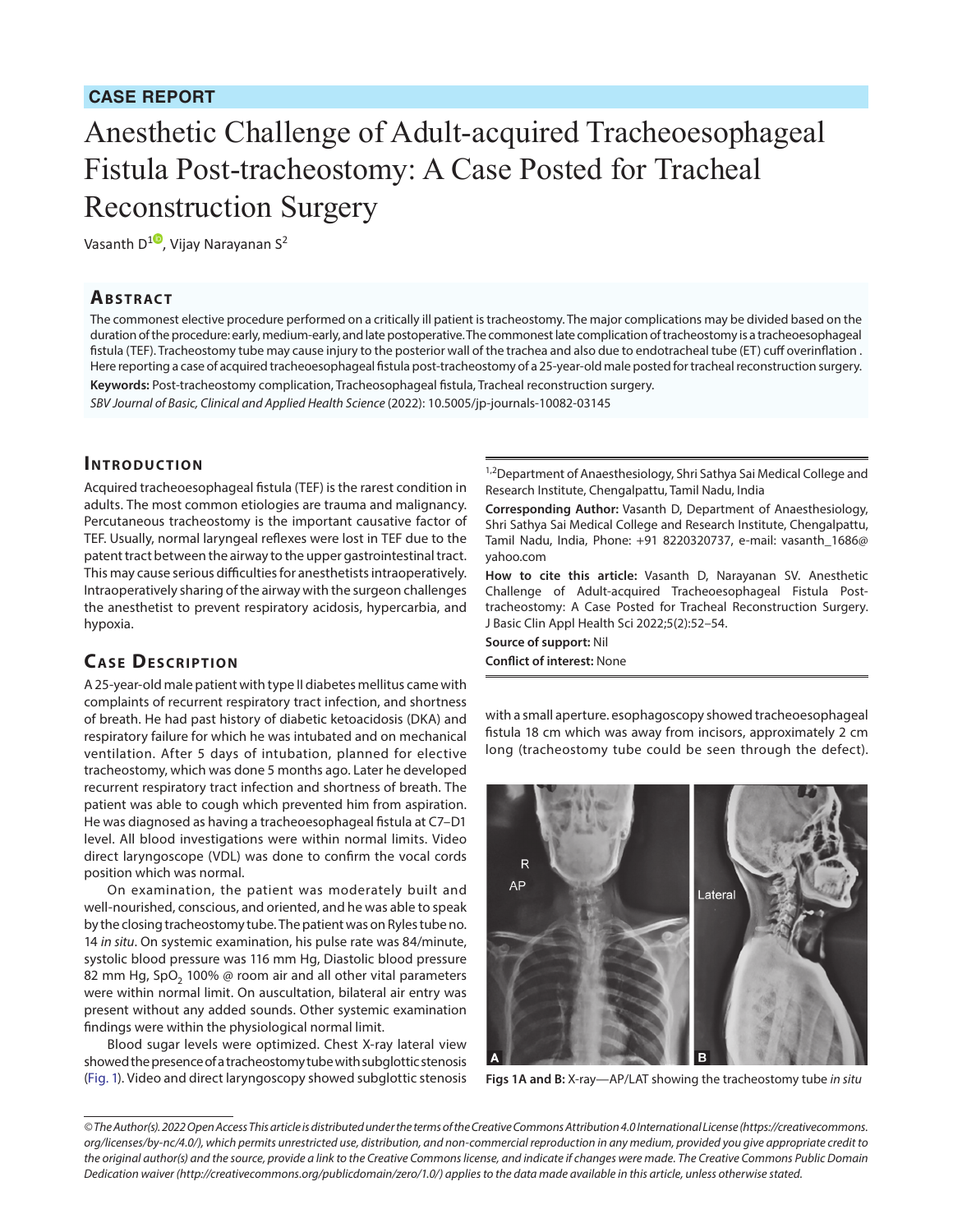Communication was present between the trachea and esophagus which was confirmed by a CT scan at C7–D1 level. He was posted for tracheal reconstruction surgery under American Society of Anesthesiologists (ASA) II.

# **Dis c u s sio n**

Tracheal reconstruction surgery was planned under general anesthesia. In the operation theater, two 18G IV cannulas were secured.  $SpO<sub>2</sub>$ , NIBP, EEG, and ETCO<sub>2</sub> monitors were connected. Premedicated with Inj. midazolam 1 mg IV and Inj. glycopyrrolate 0.2 mg IV. Under aseptic precaution, induced with a tracheostomy tube *in situ* Inj. fentanyl 100 µg, Inj. propofol 120 mg, Inj. succinylcholine 100 mg and followed by removing the tracheostomy tube and placing the endotracheal tube (ET tube) through the tracheostomy stoma ([Fig. 2\)](#page-1-0). Maintained by oxygen and nitrous oxide 1:1 ratio with sevoflurane 2% dial concentration along with Inj. vecuronium 1 mg. Endotracheal tube (ET) was removed on and off from the distal segment of the dissected trachea for the repair. Before removing the ET tube, oxygenated with 100%  $O<sub>2</sub>$  and Inj. propofol 20 mg IV to prevent hypoxia and hypercarbia. These steps were prolonged apnea time given to repair the fistula and reinsert the ET tube, start ventilating



**Fig. 2:** ET tube placed through tracheostomy stoma

again. Just before the completion of tracheal reconstruction, the Ryles tube introduced cephaloid direction through the proximal tracheal segment. Taken out orally, the ET tube railed through the Ryles tube and secured the airway ([Fig. 3\)](#page-1-1). Sevoflurane cut at the end of the surgery,  $N<sub>2</sub>O$  cut once he regained spontaneous respiration. Reversed with Inj. neostigmine 3 mg IV and Inj. glycopyrrolate 0.6 mg IV. The patient was extubated on the table and his/her vitals were stable. The intra-op period was uneventful.

Adult-acquired tracheoesophageal fistula is one of the rarest conditions, the chances of survival are minimal because there is high mortality due to repeated aspiration and respiratory tract infection.<sup>1</sup> But in our case, the patient could cough out the regurgitant from gastrointestinal tract (GIT), which prevented him from aspiration and sepsis.<sup>[2](#page-2-1)</sup> Mechanisms of tracheal injury were traumatic and prolonged intubation, repeated airway suctioning without proper technique, and ischemia of the tracheal wall due to excessive ET tube cuff pressure, prolonged endotracheal, and overinflation of tracheostomy tube cuff. This leads to ischemia, pressure necrosis, and tissue damage which leads to ulceration of the tracheal wall and the formation of a subsequent fistula between the trachea and esophagus. $3$  So tracheostomy is necessary. As this patient's tracheoesophageal fistula at the level of C7–D1 and cuffed tracheostomy tube was beyond the fistula, so no need to worry about gastric dilatation and the patient was maintained on controlled ventilation. The patient was hemodynamically stable intraoperatively. To aid surgeons to locate and repair the fistula, it was necessary that the tracheostomy tube be replaced by a flexometallic tube, and a period of apnea was necessary. The sterile flexometallic tube was fixed with a suture near the connector ([Fig. 4\)](#page-1-2) and this prevented the displacement of the ET tube during the repair, before removing the ET tube oxygenated the patient with 100%  $O<sub>2</sub>$ along with Inj. propofol and vecuronium were given.<sup>[4](#page-2-3)[,5](#page-2-4)</sup> Thus, the plane of anesthesia was maintained during the apnea period and also prevented cough. Anesthetic challenges faced in our case were because of sharing of airways. Intermittent removal of the ET tube leads to hypoxia, hypercarbia, and airway edema, to overcome this continuously monitored with  $SpO<sub>2</sub>$  and ETCO<sub>2</sub>. Oxygenated with 100%  $O<sub>2</sub>$  for 3 minutes before removing. Controlled ventilation to prevent hypoxia and quiet surgical field. Spontaneous ventilation may lead to laryngospasm and bronchospasm. Jet ventilation may cause barotrauma.[6](#page-2-5)

<span id="page-1-1"></span><span id="page-1-0"></span>

**Fig. 3:** Showing the complete repair of the defect

<span id="page-1-2"></span>

**Fig. 4:** The fistula and also flexo-metallic ET tube fixed to the chest wall to prevent displacement